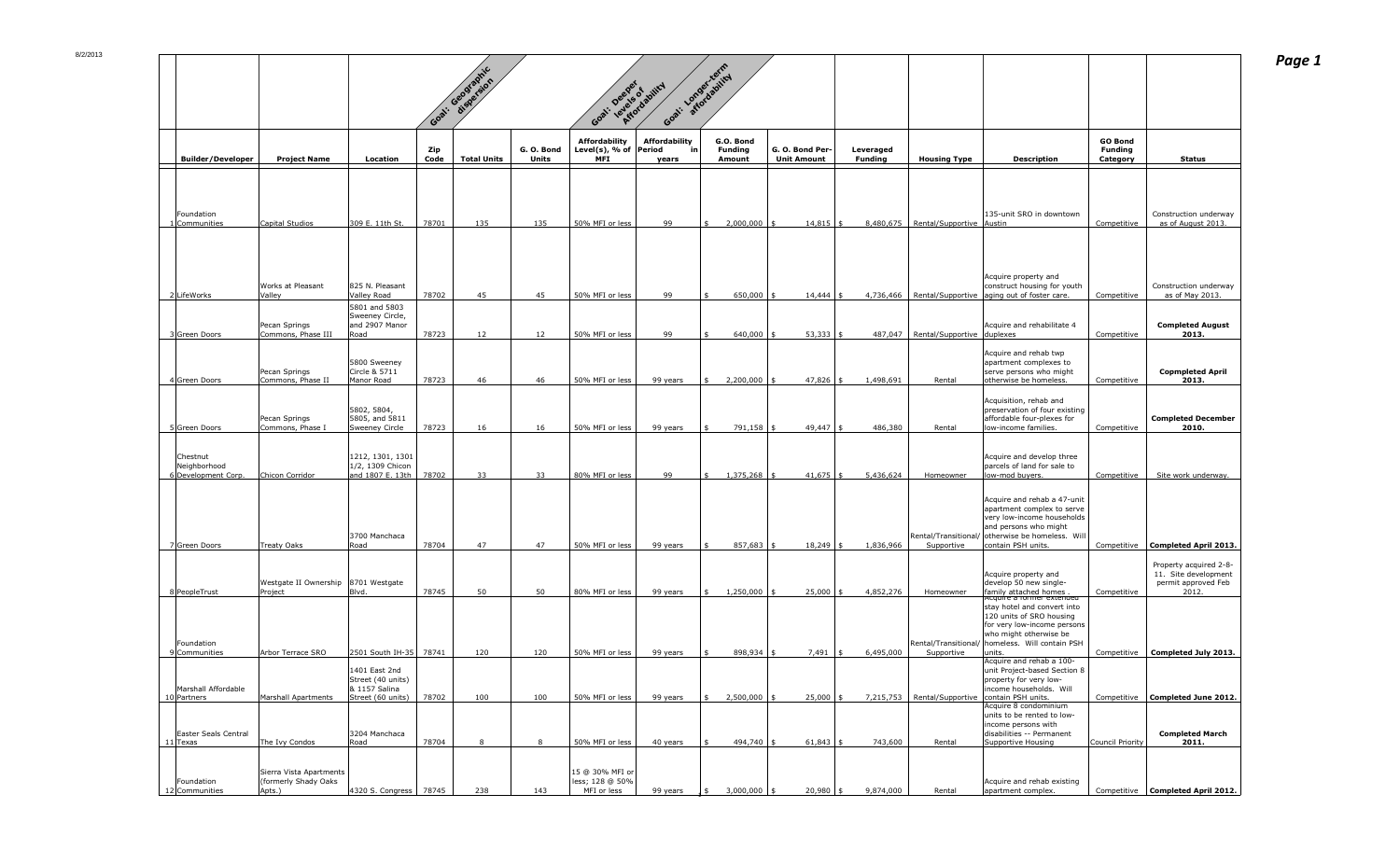|                                                    |                                                                                               |                                                                                           | Goal:                     | 1: Geographic      |                            | Goal: Deeper of Joint<br>Goal.                                                            |                                                     | Goal: Longerizering                          |                                               |                             |                     |                                                                                                                                                                         |                                                     |                                                    |
|----------------------------------------------------|-----------------------------------------------------------------------------------------------|-------------------------------------------------------------------------------------------|---------------------------|--------------------|----------------------------|-------------------------------------------------------------------------------------------|-----------------------------------------------------|----------------------------------------------|-----------------------------------------------|-----------------------------|---------------------|-------------------------------------------------------------------------------------------------------------------------------------------------------------------------|-----------------------------------------------------|----------------------------------------------------|
| <b>Builder/Developer</b>                           | <b>Project Name</b>                                                                           | Location                                                                                  | <b>Zip</b><br><b>Code</b> | <b>Total Units</b> | G. O. Bond<br><b>Units</b> | <b>Affordability</b><br>Level(s), % of $ Period$<br><b>MFI</b>                            | <b>Affordability</b><br>_in l<br>years              | G.O. Bond<br><b>Funding</b><br><b>Amount</b> | G. O. Bond Per- $\vert$<br><b>Unit Amount</b> | Leveraged<br><b>Funding</b> | <b>Housing Type</b> | <b>Description</b>                                                                                                                                                      | <b>GO Bond</b><br><b>Funding</b><br><b>Category</b> | <b>Status</b>                                      |
| 13 DMA Development Co. Wildflower Terrace          |                                                                                               | <b>RMMA</b><br>Redevelopment                                                              | 78723                     | 201                | 86                         | 26 @ 30% MFI or<br>less; 60 @ 50%<br>MFI or less                                          | 99 years                                            | 2,000,000                                    | $23,255$ :                                    | 22,969,849                  | Rental (Senior)     | Acquisition and development<br>of property for a new senior<br>development.                                                                                             | Council Priority                                    | <b>Completed March</b><br>2013.                    |
| Austin-Travis County<br>14 Integral Care           | East 15th Street<br><b>Transitional Housing</b><br>Facility                                   | 403 E. 15th St.                                                                           | 78701                     | 24                 | 24                         |                                                                                           | 40 years with<br>50% MFI or less   option to extend | $1,013,175$ s                                | $42,216$ \$                                   |                             |                     | Rehabilitation of former<br>Ronald McDonald House into<br>a facility providing<br>supportive services for two<br>454,921   Rental/ Transitional   specialized programs. | Council Priority                                    | <b>Completed January</b><br>2011.                  |
| Elm Ridge Affordable<br>15 Housing Partners        | Elm Ridge Apartments   1121 Harvey St.                                                        |                                                                                           | 78702                     | 130                | 130                        | $\vert$ 50% MFI or less $\vert$                                                           | 99 years                                            | $2,500,000$ \$                               | $19,231$ \$                                   | 7,489,048                   | Rental              | Acquisition and rehab of<br>project-based Section 8<br>property.                                                                                                        | Competitive                                         | <b>Completed February</b><br>2011.                 |
| 16 various                                         | Owner-occupied Home<br>Repair Program                                                         | City-wide                                                                                 | n/a                       | 648                | 648                        | TBD                                                                                       | TBD                                                 | 4,642,400                                    | $7,164$ \$                                    |                             | Homeowner           | Provide repairs to homes of<br>low-income households.                                                                                                                   | Competitive                                         | <b>Funding exhausted.</b>                          |
| 17 various                                         | Architectural Barrier<br>Removal Program<br>(Rental)                                          | City-wide                                                                                 | n/a                       | 70                 | 70                         | TBD                                                                                       | <b>TBD</b>                                          | 750,000                                      | $5,000$   \$                                  | $\sim$ $-$                  | Rental              | Provide up to \$5,000 in<br>accessibility modifications.                                                                                                                | Competitive                                         | <b>Funding exhausted.</b>                          |
| Momark Development, Westgate Ownership<br>$18$ LLC | Project                                                                                       | 2904 Cameron<br>Loop                                                                      | 78745                     | 50                 | 50                         | 80% MFI or less                                                                           | 99 years                                            | 1,815,300                                    | 36,306                                        | 5,191,354                   | Homeowner           | Acquisition and development<br>of property to result in 50<br>new single-family homes.                                                                                  | Competitive                                         | Site development permit<br>received Feburary 2012. |
| 19 The Mulholland Group   Apartments)              | Palms on Lamar<br>(Formerly Malibu                                                            | 8600 N. Lamar<br>Blvd.                                                                    | 78753                     | 476                | 215                        | 22 units @ 30%<br>MFI or less; 193<br>units at 50% MFI<br>or less                         | 99 years                                            | 3,000,000                                    | $13,953$ \$                                   | 32,160,716                  | Rental              | Acquisition and rehab of 476<br>unit mixed income<br>apartment complex.                                                                                                 | Competitive                                         | <b>Completed November</b><br>2011                  |
| Foundation<br>20 Communities                       | M Station                                                                                     | 2906 E. MLK                                                                               | 78702                     | 150                | 89                         | 15 @ 30% MFI or<br>less; 74 @ 50%<br>MFI or less                                          | 99 years                                            | 2,000,000                                    | $22,472$ \$                                   | 17,376,590                  | Rental              | Acquisition and new<br>construction of 150-unit<br>mixed-income apartment<br>complex.                                                                                   | Council Priority                                    | <b>Completed December</b><br>2011.                 |
| 21 Saint Louise House                              | St. Louise House<br><b>Transitional Housing &amp;</b><br>Supportive Services $#2$ situations. | Address not<br>displayed for the<br>security of<br>residents exiting<br>domestic violence | 78704                     | 24                 | 24                         | 50% MFI or less                                                                           | 99 years                                            | 1,500,000                                    | 62,500                                        | 324,303                     | Supportive          | Acquire and rehab<br>apartment complex to serve<br>Rental/ Transitional   homeless single-parent<br>families.                                                           | Competitive                                         | <b>Completed November</b><br>2011.                 |
| Guadalupe<br>Neighborhood<br>22 Development Corp.  | Guadalupe-Saldaña 11- 35% of<br>Acre Subdivision<br>(Rental portion)                          | Subdivision for<br>Rental                                                                 | 78702                     | 24                 | 17                         | Total of 17 rental<br>units @ 50% MFI<br>or less; 7 rental<br>units at 60% MFI<br>or less | 99 years                                            |                                              | $18,415$ \$                                   | 6,430,003                   | Rental              | Acquire property and<br>$develop$ 11-acre subdivision<br>  for affordable ownership and<br>rental housing.                                                              |                                                     |                                                    |
| Guadalupe<br>Neighborhood<br>23 Development Corp.  | Guadalupe-Saldaña 11- 65% of<br>Acre Subdivision<br>(Ownership portion)                       | Subdivision for<br>Ownership                                                              | 78702                     | 58                 | 58                         | 80% MFI or less                                                                           | 99 years                                            |                                              | $18,415$ \$                                   | 11,712,716                  | Homeowner           | Acquire property and<br>develop 11-acre subdivision<br>for affordable ownership and<br>rental housing.                                                                  |                                                     |                                                    |
| Guadalupe<br>Neighborhood<br>Development Corp.     | Guadalupe-Saldaña<br>Subdivision Funding<br>request $#4$                                      |                                                                                           |                           |                    |                            | 50% MFI or less                                                                           | 99 years                                            | $600,000$   :                                | $93,415$ \$                                   |                             |                     | Construct 4 stacked<br>duplexes in Guadalupe-<br>57,040   Rental/Transitional Saldaña Subdivision                                                                       | Competitive                                         | Unit construction<br>underway.                     |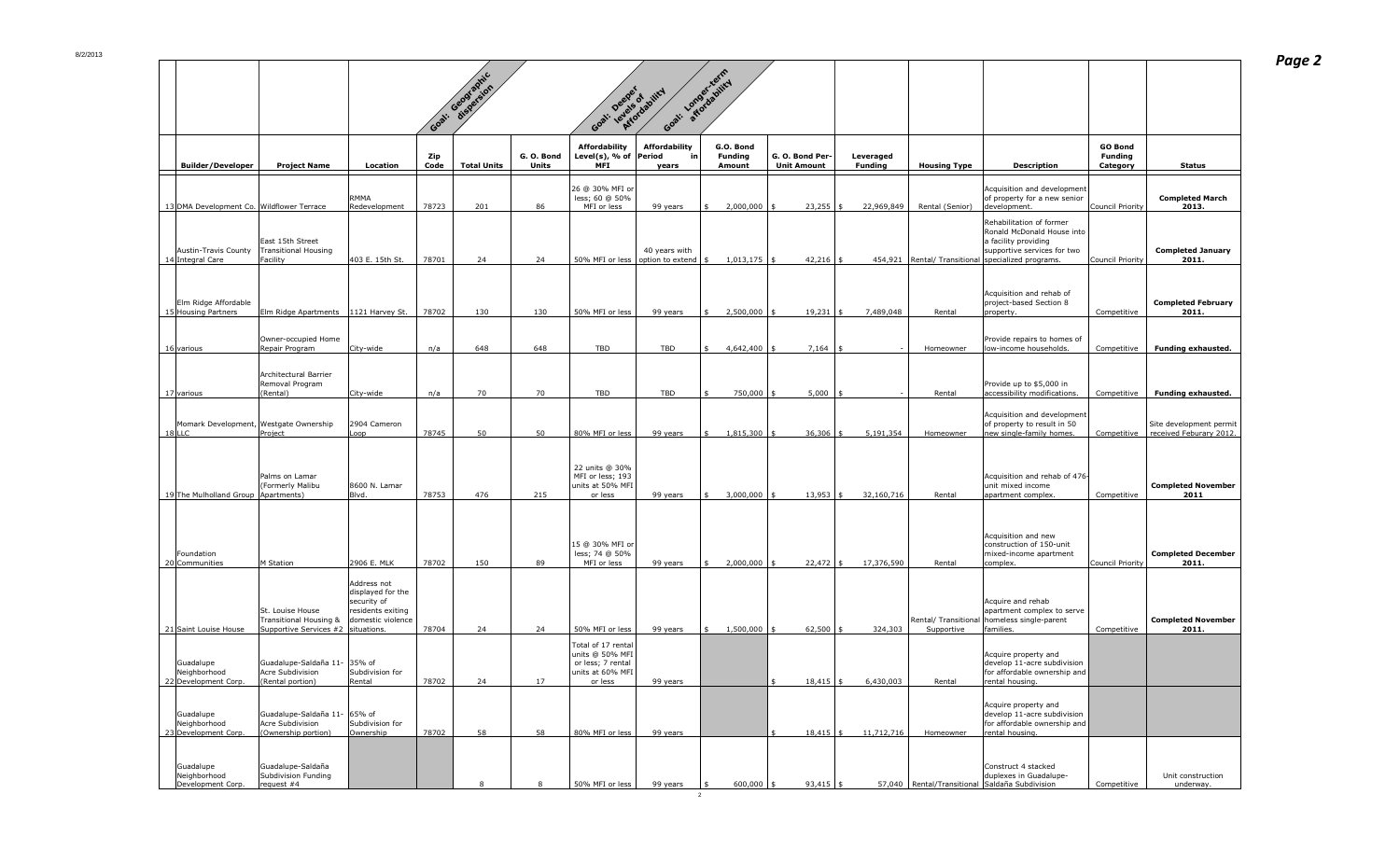|                                                                                    |                                                                                    |                                                                                           | Goal.                     | J: Geographic      |                          | Goal: Deeper of agility                                        |                                            | at: Longorizative                            |                                               |                             |                     |                                                                                                                                                                                                       |                                              |                                                                         |
|------------------------------------------------------------------------------------|------------------------------------------------------------------------------------|-------------------------------------------------------------------------------------------|---------------------------|--------------------|--------------------------|----------------------------------------------------------------|--------------------------------------------|----------------------------------------------|-----------------------------------------------|-----------------------------|---------------------|-------------------------------------------------------------------------------------------------------------------------------------------------------------------------------------------------------|----------------------------------------------|-------------------------------------------------------------------------|
| <b>Builder/Developer</b>                                                           | <b>Project Name</b>                                                                | <b>Location</b>                                                                           | <b>Zip</b><br><b>Code</b> | <b>Total Units</b> | G.O.Bond<br><b>Units</b> | <b>Affordability</b><br>Level(s), $\%$ of Period<br><b>MFI</b> | <b>Affordability</b><br><u>in</u><br>years | G.O. Bond<br><b>Funding</b><br><b>Amount</b> | G. O. Bond Per- $\vert$<br><b>Unit Amount</b> | Leveraged<br><b>Funding</b> | <b>Housing Type</b> | <b>Description</b>                                                                                                                                                                                    | <b>GO Bond</b><br><b>Funding</b><br>Category | <b>Status</b>                                                           |
|                                                                                    | Guadalupe-Saldaña<br>Subdivision Funding                                           |                                                                                           |                           |                    |                          |                                                                |                                            |                                              |                                               |                             |                     | Pre-development for 11 acre                                                                                                                                                                           |                                              | Pre-development work                                                    |
|                                                                                    | request #3<br>Guadalupe-Saldaña<br>Subdivision Funding<br>$\vert$ request #2       |                                                                                           |                           |                    |                          |                                                                |                                            | 555,000<br>\$1,000,000                       |                                               |                             |                     | subdivision<br>Acquire 4 acres that will<br>expand the development to<br>$ 11$ acres.                                                                                                                 | Competitive<br>Competitive                   | completed.<br>Phase I infrastructure<br>work completed October<br>2012. |
|                                                                                    | Guadalupe-Saldaña<br>Subdivision Funding<br>$\vert$ request #1                     |                                                                                           |                           |                    |                          |                                                                |                                            | 102,354                                      |                                               |                             |                     | Acquire two small parcels to<br>expand the development to<br>$ 11$ acres.                                                                                                                             | Rapid<br>Acquisition                         | Phase I infrastructure<br>work completed October<br>2012.               |
| Captuity Investments<br>$24$ III<br>Austin Neighborhood<br>25 Alliance for Habitat | Retreat at North Bluff<br>Meadow Lake<br>Acquisitions                              | 6212 Crow Lane<br><b>Bluff Springs &amp;</b><br>Stoneleigh                                | 78745<br>78744            | 240<br>25          | 50<br>25                 | 50% MFI or less<br>80% MFI or less                             | 99 years<br>10 years                       | 2,940,000<br>450,767                         | 58,800<br>$18,031$ \$                         | 19,900,000<br>452,495       | Rental<br>Homeowner | Acquisition and new<br>construction of 240-unit<br>complex for households at<br>80% MFI and below.<br>Acquire 25 lots in the<br>Meadow Lake Subdivision<br>and construct new single-<br>family homes. | Competitive<br>Competitive                   | <b>Completed July 2011.</b><br><b>Completed September</b><br>2011       |
| Guadalupe<br>Neighborhood<br>26 Development Corp.                                  | 807 Waller St.<br>Acquisition                                                      | 807 Waller St.                                                                            | 78702                     |                    |                          | 60% MFI or less                                                | 99 years                                   | 100,000                                      | $100,000$ \$                                  | 146,700                     | Homeowner           | Acquire vacant lot and<br>construct one new single-<br>family home.<br>Provides housing for mental                                                                                                    | Rapid<br>Acquisition                         | Construction underway<br>os of August 2013.                             |
| Austin-Travis County<br>27 Integral Care                                           | Crisis Respite Center                                                              | 6222 N. Lamar                                                                             | 78752                     | 37                 | 37                       | 50% MFI or less                                                | 99 years                                   | 2,300,000                                    | $62,162$ \$                                   | 721,501                     | Supportive          | health clients following or<br>Rental/ Transitional preceding psychiatric<br>hospitalization.                                                                                                         | Council Priority                             | <b>Completed September</b><br>2009.                                     |
| Chestnut<br>Neighborhood<br>28 Development Corp.                                   | Franklin Gardens                                                                   | MLK and E. M.<br>Franklin                                                                 | 78723                     | 22                 | 22                       | 50% MFI or less                                                | 50 years                                   | 1,000,000                                    | $45,455$ \$                                   | 2,190,295                   | Rental              | Construction of housing for<br>low-income seniors.                                                                                                                                                    | Competitive                                  | <b>Completed November</b><br>2010.                                      |
| Foundation<br>29 Communities                                                       | Children's HOME<br>Initiative & VLI Unit<br>Expansion @ Crossroads<br>Apartments   | 8801 McCann                                                                               | 78757                     | 92                 | 14                       | 30% MFI or less                                                | 99 years                                   | $900,000$ s                                  | $64,286$ \$                                   | 300,000                     | Supportive          | Refinance debt on property<br>Rental/Transitional to create 14 permanently<br>affordable units                                                                                                        | Competitive                                  | <b>Completed August</b><br>2010.                                        |
| Blackshear<br>Neighborhood<br>Development<br>30 Corporation                        | Blackshear Infill Rental<br>Project                                                | 1705 Rosewood<br>Ave., 1905 E. 9th,<br>2412 & 2414<br>Bryan St., 2503<br>. 9th            | 78702                     |                    |                          | 1 unit @ 30%<br>MFI or less; 3<br>units @ 50% MFI<br>or less   | 99 years                                   | $100,000$ s                                  | $25,000$ \$                                   | 100,000                     | Rental              | Acquire 2412 & 2414 Bryan<br>using G. O. Bond Rapid<br>Acquisition Funds. Total<br>project will consist of 6 units<br>on 5 properties.                                                                | Rapid<br>Acquisition                         | <b>Completed October</b><br>2011                                        |
| Foundation<br>31 Communities                                                       | Skyline Terrace                                                                    | 1212 W. Ben<br><b>White Blvd</b>                                                          | 78704                     | 100                | 100                      | 50% MFI or less                                                | 40 years                                   | $1,516,850$ :                                | $15,169$ \$                                   | 9,176,368                   | Rental              | Provide additional rehab<br>funding for waterproofing<br>and green building features<br>at this hotel being converted<br>to single-room occupancy.                                                    |                                              | Competitive   Completed June 2008.                                      |
|                                                                                    | St. Louise House<br>Transitional Housing &<br>Supportive Services $#1$ situations. | Address not<br>displayed for the<br>security of<br>residents exiting<br>domestic violence | 78745                     | 24                 | 24                       | 30% MFI or less                                                | 99 years                                   | 1,765,294                                    | $73,554$ \$                                   | 85,415                      | Supportive          | Acquisition & rehabilitation<br>of apartments to serve<br>Rental/ Transitional   homeless women & children<br>below 30% MFI                                                                           | Competitive                                  | <b>Completed September</b><br>2009.                                     |